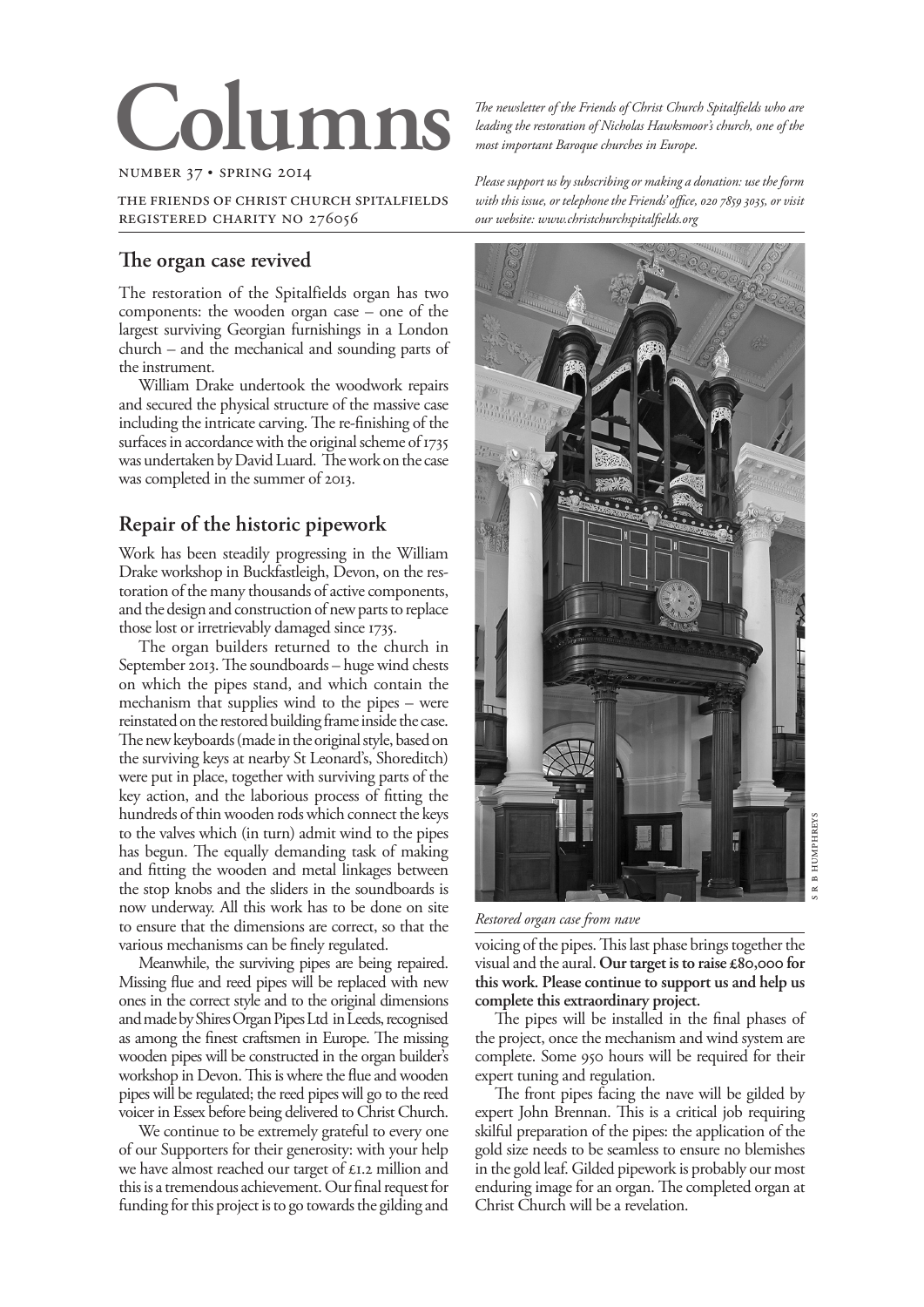# **William Drake, Organ Builder –**

It is with great sadness that we bring the news of the death of organ builder William Drake in January of this year. Our deepest condolences are with Bill's family, his friends, and his colleagues. It is a particular sadness that Bill will not see the completion of the Spitalfields organ.

We are pleased that the contract is continuing with the highly skilled craftsmen who have been working with Drake since the organ was dismantled in 1998 and who have been closely involved with the meticulous research and scholarship which has informed the instrument's restoration. Nicholas Thistlethwaite, one of the Friends' two Organ Consultants, contributes this obituary.

Later this year the eagerly-awaited restoration of the 1735 Richard Bridge organ in Christ Church will be completed by the workshop of William Drake. Sadly, Bill Drake died in January at the age of seventy. Yet the project would have been impossible without his skill, vision and determination to make Spitalfields a landmark restoration of international significance.

Bill Drake was born in Baltimore, Maryland, USA where his father (who held a research post in pharmaceuticals) was working at the time. Both his parents were musical: they played piano duets and Bill's formidable mother (an American citizen of Swiss-German origin) was also a singer. Bill inherited an acute ear and an interest in music.

When Bill's father died in 1952, he and his sister returned to England to live with his father's sister in Bere Alston, Devon where the Drakes had lived for generations. He attended Kelly College (where he built a secret den beneath the organ to evade games), and then Dartington College where he was taught the organ by John Wellingham who introduced him to the early keyboard repertoire and the performance issues it raised.

In the 1960s, he became an apprentice for three years to the Austrian organ building firm Rieger Orgelbau. Here he received a comprehensive training in the craft from Josef Glatter-Götz then moved on to work as a journeyman for Rudolf Janke in Göttingen. He completed his 'masterpiece' in the workshop of Patrick Collon in Brussels for which he was awarded the certificate of master organ-builder.

Back in Devon, Drake and Wellingham conceived the idea of creating a centre where organ teacher and organ-builder could work side by side, each discipline informing the other. Named after the seventeenth-century Devon organbuilder, The John Loosemore Centre was opened in 1974 in a disused chapel in Buckfastleigh: its programme included tuition in music and dance, choral classes, and lectures on organ history and

design. Meanwhile, Drake built his first organs in an adjoining workshop.

Most were small and all adhered to classical principles: mechanical ('tracker') actions, low wind-pressures, and architectural cases. He made bureau and continuo organs as well as small church instruments, and also undertook the first of the restorations of historic organs which became vital sources of information and inspiration for his later work; the restoration of the Seede organ of 1780 in the Catholic Chapel at Lulworth Castle, 1986-9, was particularly significant. As his work became more widely known the business grew. Prestigious contracts followed for including Jesus College, Oxford, 1993; the Palace of Westminster, and Lincoln Cathedral, 2010. Bill and his team restored historic organs in Buckingham Palace (1818), and Jesus College, Cambridge (1849). All these were characterised by responsive mechanical actions, impeccable voicing and regulation, and a wonderful musicality.

Spitalfields was to be Drake's magnum opus. His legacy here, and the many other organs he built or restored, will enable new generations of players to explore the organ repertoire on instruments of transparent beauty and refinement, and to admire the craftsmanship of past master organ-builders, to which honoured list the name of William Drake must now be added.



*In the foreground, Geert Noppers checking through the components of the mechanical action behind the new keyboards. Joost de Boer at the back working on other parts of the action.*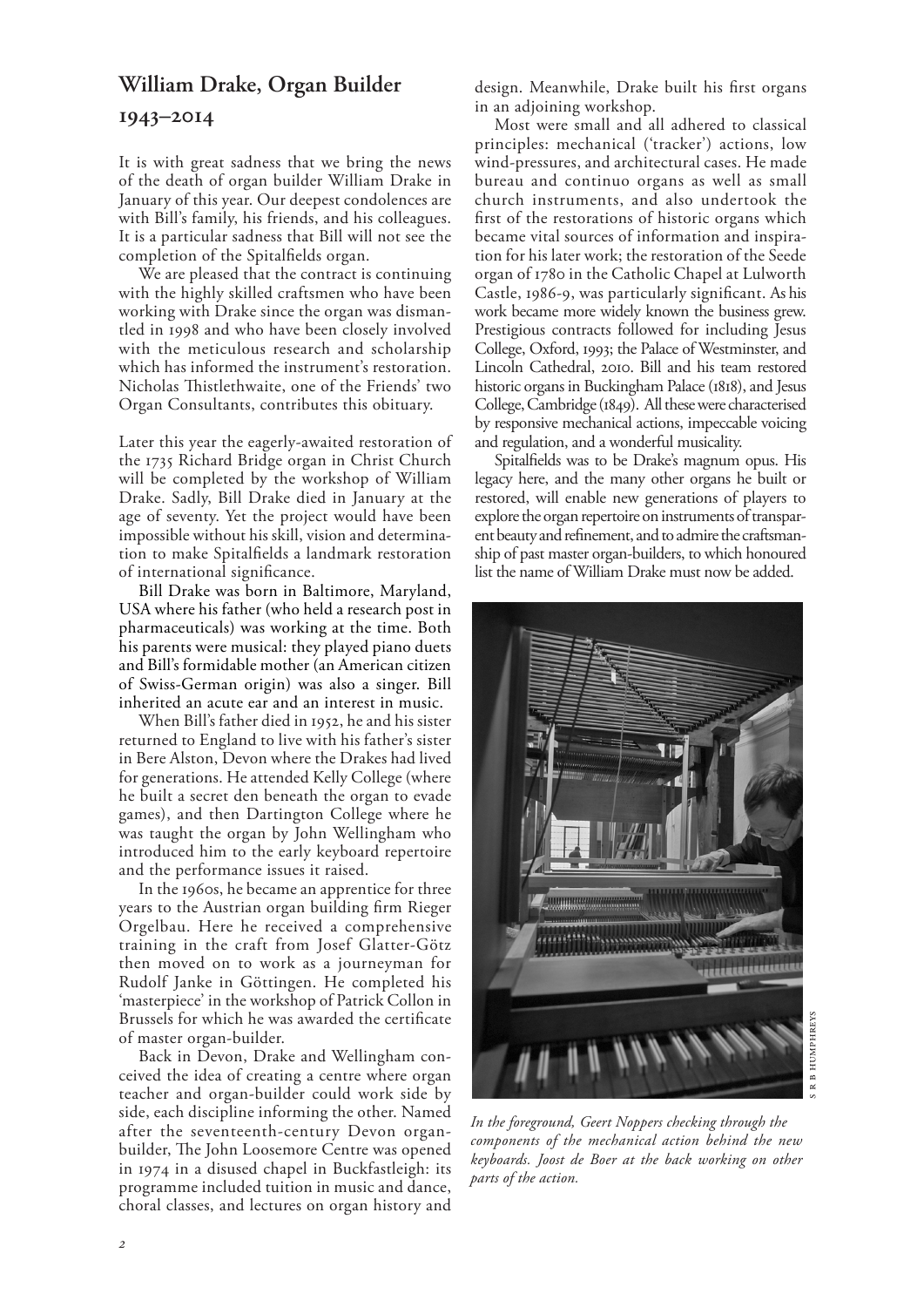## The extraordinary reed stops **at Christ Church Spitalfields**

The 1735 Richard Bridge organ in Christ Church Spitalfields remains unique in English organ-building, because of its sheer size and the number of reed stops which it possessed.

'Reed' stops are so named because the pipes (controlled by the stops) produce their sound through the vibration of a brass tongue against a brass aperture known as a 'shallot'. The principle is almost identical to the way in which clarinets produce their sound – a reed vibrating over the opening in the mouthpiece.

Reed pipes have various component parts: a boot, tongue, shallot, tuning spring, block and resonator. The key components in the production of the reed sound are the shape and angle of the shallot, the thickness of the tongue, the amount of curvature which the voicer imparts to it, and the shape of the resonator. This latter component amplifies and shapes the sound made by the reed tongue as it beats against the shallot opening. The shape of the shallot and the size of its opening essentially govern the quality of the sound (roundness, incisiveness, etc.) and the resonator amplifies it, strengthens the harmonic structure of the note and rounds-out the tonal quality.

In the Spitalfields organ the reeds have an amazingly varied style of tone and construction. Over the centuries some of these pipes have been interfered with, some have been lost completely, or their tonal quality lost by 'revoicing' work carried out by later builders. But enough survives of the reeds to be able to reconstruct the components and to add the missing pipes.

The original reed ranks from 1735 are:

| Great Organ – Clarion, Trumpet (I) and Trumpet (II) |  |
|-----------------------------------------------------|--|
| and Bassoon                                         |  |
| Choir Organ - Cremona, Vochumane, French Horn       |  |

Swell Organ – Trumpet, Hautboy, Clarion

This collection of stops represents an extraordinary and unique set of tonal colours for an English organ of this period. The instrument must have been able to produce a most intriguing array of sounds. As tastes changed, some of these stops evidently fell from favour in later generations. Recent research indicates that a later organ builder must have dismantled some of the pipework's components and reused the shallots in new ways within the instrument. William Drake Ltd has undertaken painstaking research in assessing each of the components of the pipes and the voicer has reunited some shallots with original blocks and resonators. Pipes which have been lost or destroyed have been remade by working out the mathematical progressions of the pipe scales and dimensions of the constituent parts of the reeds.

There is a wealth of tales to be told about these pipes – just a few curious stories are presented here. In general, the reed pipes follow the method of construction illustrated in Mersenne's *Harmonie Universelle* of 1637, as opposed to the type of reed construction illustrated in Dom



*!e curious chokes (discs drilled with holes) in Hill & Son's*  magnum opus at Sydney Town Hall. The simpler versions *of these chokes have proved of great interest in respect of the recreation of the Richard Bridge's French Horn stop*

Bédos's great organ-building treatise published thirteen years after the construction of the Bridge organ. The two Great Trumpet reeds are (perhaps surprisingly) of subtly different construction. The French Horn stop is a rarity; eighteenth-century organ music survives which is written in imitation of the sounds of orchestral French Horns – and so to be able to hear such music played once again on this kind of stop is a most intriguing prospect. There are a handful of examples of French Horn reed stops which have been examined, including St James's Bermondsey (1828, Bishop), Birmingham Town Hall (William Hill, ) and Sydney Town Hall (built in England by Hill  $&$  Son between  $1885$  and  $1889$ ). The latter instrument probably represents something of a compendium of English organ-building techniques. The Bermondsey, Birmingham and Sydney pipes of their Horn stops have a 'choke' inserted into the upper part of the resonator to muffle the sound and produce a muted horn effect.

Of the Choir Cremona very little survives. A small pipe, thought to be from a Cremona stop by Byfield (c.1760) was discovered under the floorboards of the Lord Mayor's Chapel in Bristol. The pipe probably belonged to an instrument which may once have stood in the Assembly Rooms in Bristol. The original components of this eighteenth-century pipe – resonator, block, shallot and tongue – appear to be intact. The pipe was sent to the organ builders in Devon who have measured it in detail. The information will provide evidence for how the mathematical progression of the Spitalfields Cremona pipe scale might have been conceived.

These examples, together with the research and study of surviving material at Christ Church, help the organ builders to piece together how the missing reed pipes might have been constructed and so will give a good impression of how the stop should sound.

*William McVicker* 

*Dr William McVicker is consultant to the organ project together*   $with Dr$ *Nicholas Thistlethwaite.* 

We have many more photographs of the restoration on our website:

www.christchurchspitalfields.org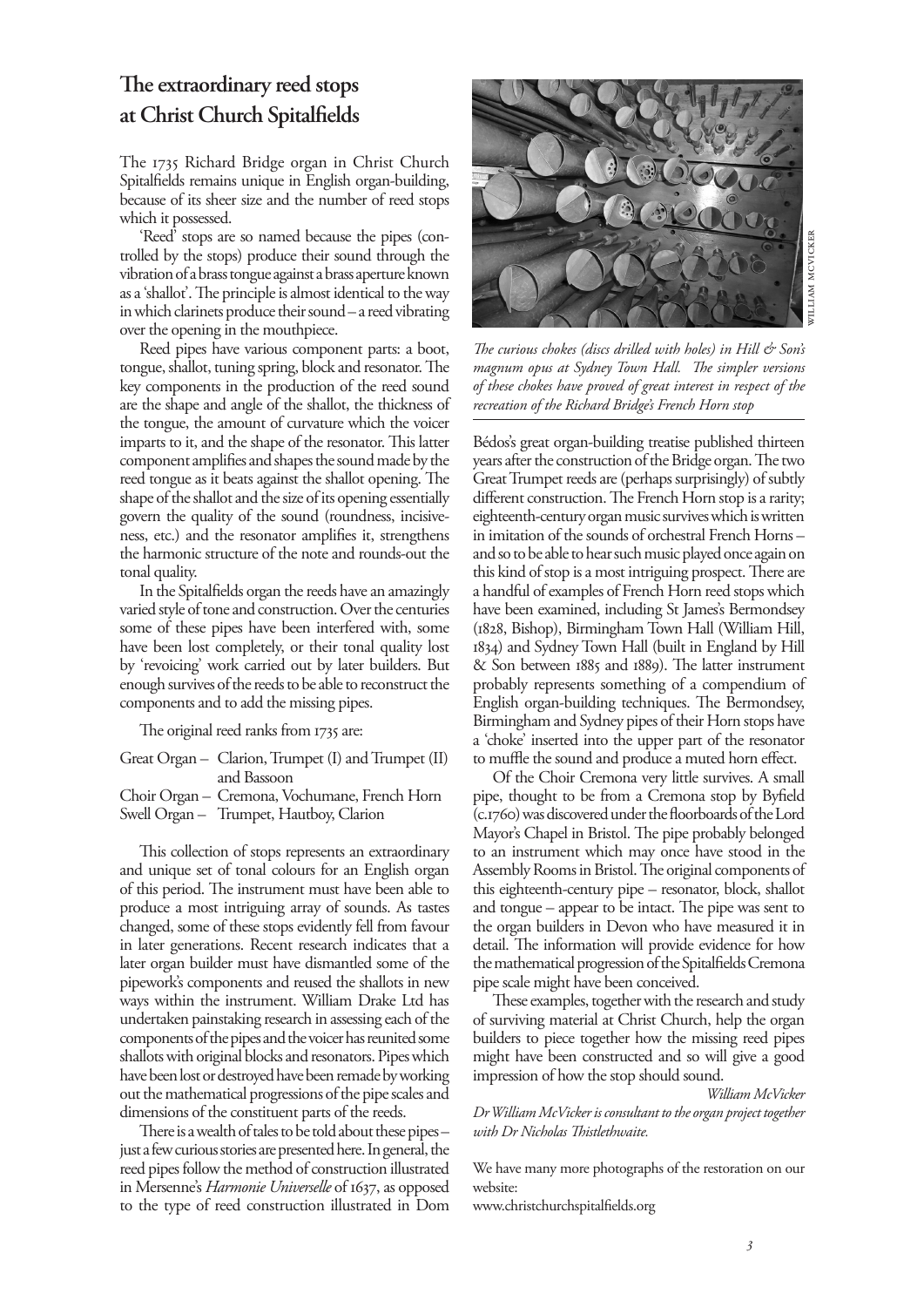## **!ank you**

The Friends are grateful for the generosity of the many individuals and organisations who support the Restoration and Organ Appeals. We would like to thank the law firm Ashurst for generously providing an office and for printed material. Thank you to our volunteers who help both in the office and at special events. We would like to take this opportunity to thank all those who prefer to remain anonymous and those who give by standing order, thereby saving on administrative costs. We have recently changed our bank accounts. Thank you to all who have taken the trouble to change their standing order details because of this. We are most grateful for your continuing support and for the many who have generously increased their giving.We would also like to thank the following for their recent donations:

| Gifts of $\pounds$ 30 and over               | Gifts of $\epsilon$ 100 and over                              |
|----------------------------------------------|---------------------------------------------------------------|
| Mr R W Ayriss *                              | All Souls College                                             |
| Mr M J Bassett                               | Primrose Arnander*                                            |
| John Bowles *                                | The Byrne Charitable Trust*                                   |
| Eric Brownbill <sup>*</sup>                  | Ralph Cunningham                                              |
| David Cavaye                                 | Mr A J L Day                                                  |
| Mr G A Collens *                             | Martin Dillon <sup>*</sup>                                    |
| Adam Cooke*                                  | The Rt Hon Sir Anthony Evans *                                |
| Martin J Davies                              | Prof George Freeman *                                         |
| Maurice De Bunsen                            | Russell Gibson <sup>*</sup>                                   |
| Jeremy Dixon                                 | Martin Gordon OBE * In memory of Eric Elstob                  |
| Marion Dyke                                  | Karl Grotenfelt * In memory of my great friend                |
| Dr Julia Ellis                               | Eric Elstob                                                   |
| Nicola Freshwater                            | Dr J G Holdcroft                                              |
| Mrs J C George*                              | Fiona Ligonnet*                                               |
| Verina Glaessner                             |                                                               |
| Peter Godwin <sup>*</sup>                    | Rev J D Morris *<br>David Pears *                             |
| Sir Alexander Graham <sup>*</sup>            |                                                               |
| F Leo Grant*                                 | Andrew Soundy*                                                |
|                                              | The Stephen Cockburn Charitable Trust *                       |
| Elizabeth Griffin *                          | In memory of Eric Elstob                                      |
| Derek Hilton <sup>*</sup>                    | Mr A P Stirling                                               |
| Prof Sean Hilton                             | Peter Stormonth Darling                                       |
| Mark Hobhouse*                               | Mrs M Summerson * In memory of my husband                     |
| Mr T G Hooper*                               | Stephen Summerson                                             |
| Roland Jeffery In memory of Norman Routledge | Gifts of £200 and over                                        |
| <b>Bridget Kitley</b>                        | Mr & Mrs N Baring *                                           |
| Mary Knox                                    | Timothy Barker <sup>*</sup>                                   |
| Fiona Maccoll                                | Sir Peter Cazalet                                             |
| Mr P Mansergh *                              | Mr R E George                                                 |
| Nadine Morgan                                | Mrs John Greig                                                |
| Mrs E A Newlands                             | The Peguera Trust                                             |
| Sheila Nicholls <sup>*</sup>                 | Allan Murray-Jones *                                          |
| Mrs Zara Perry *                             | Philip & Bronwen Parr <sup>*</sup>                            |
| Martin Plaut                                 | Terence Preston * In memory of my father Thomas               |
| Mr A W Price                                 | Joseph Preston for whom organ music brought great joy         |
| Sophie Rahm                                  | Jonathan W Scott *                                            |
| Mrs H F Roberts *                            | Elizabeth Shaw & Michael Wright *                             |
| Edward Saunders <sup>*</sup>                 |                                                               |
| Holly Smith & Neil Osborn                    | Gift of £500                                                  |
| Mr O K Smyth *                               | Henderson Smaller Companies Investment Trust plc <sup>*</sup> |
| Mary Stephens <sup>*</sup>                   |                                                               |
| Jan Thornton                                 | Grants of £1,000 and over                                     |
| Mr N E Trippett                              |                                                               |
| Robin Vousden                                | The F E Cleary Fund * . The Veneziana Fund *                  |
| Mr J C Walton *                              |                                                               |
| Mr R W D Warby                               | Grant of $£50,000$                                            |
| <b>Timothy Wells</b>                         | The Monument Trust <sup>*</sup>                               |
|                                              | *partly or fully for the Richard Bridge Organ Appeal          |

Published by the Friends of Christ Church Spitalfields Registered Charity No 14-22 Elder Street, London EI 6BT Telephone 020 7859 3035 friends@christchurchspitalfields.org www.christchurchspitalfields.org